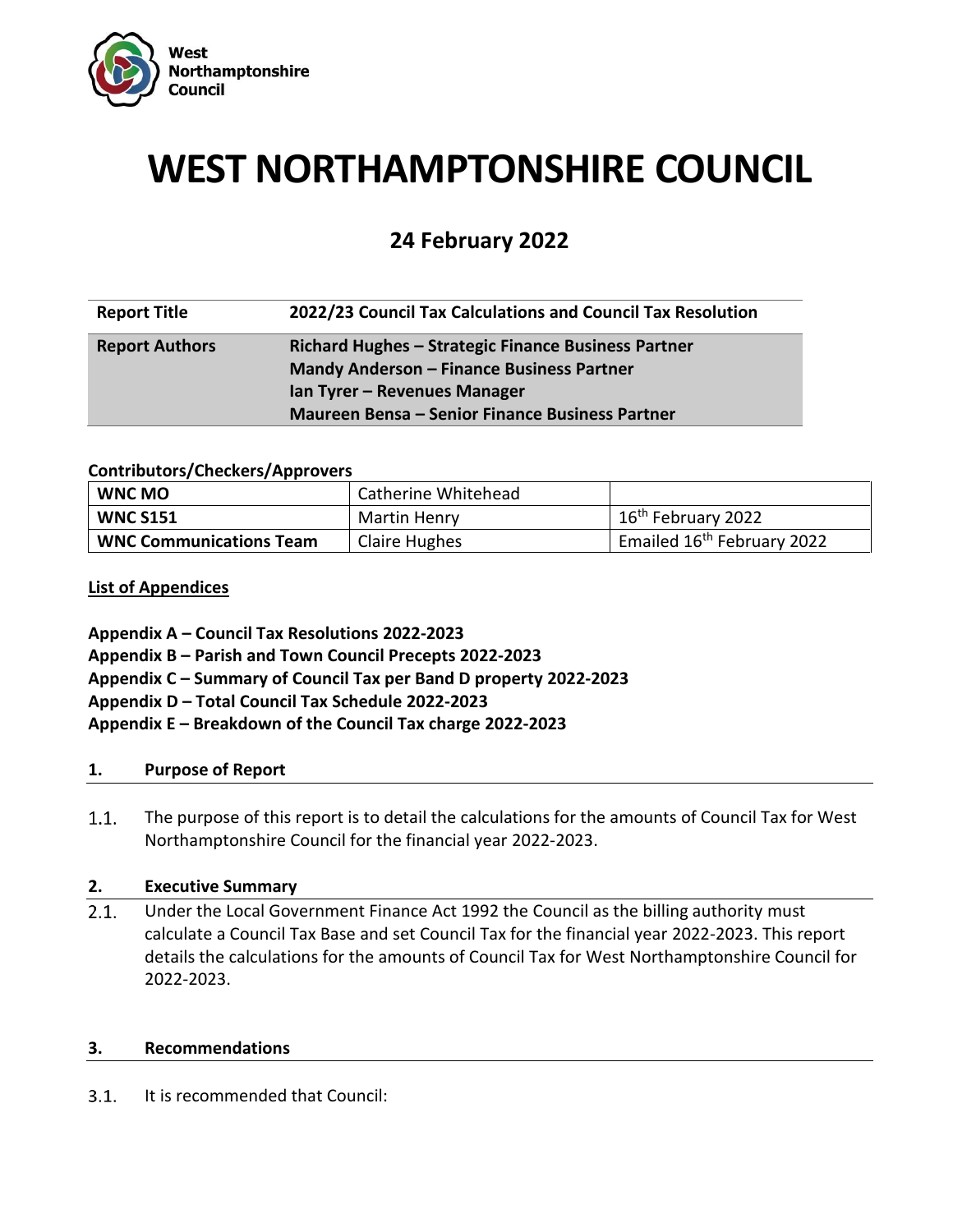- 3.1.1. Note that the Cabinet agreed the Council Tax Base for 2022-2023 on 21 December 2021:
	- For the whole Council area as **139,604.04** (item T in the formula in Section 31B of the Local Government Finance Act 1991, as amended (the "Act") and;
	- For dwellings in those parts of its area to which a Parish Precept relates as shown in the attached Appendix B
- 3.1.2. Approves the Council Tax requirement for the Council's own purposes for 2022-2023 (excluding Parish Precepts but including Special Expenses) as **£225,213,425**
- 3.1.3. Approves the additional Council Tax Resolutions as set out in Appendix A of this report
- 3.1.4. Note that Northamptonshire Police, Fire and Crime Commissioner has issued precepts to the Council in accordance with Section 40 of the Local Government Finance Act 1992 for each category of dwelling in the Council's area as shown in the table at 6.4 below:
- 3.1.5. Approves that, in accordance with Sections 30 and 36 of the Local Government Finance Act 1992, hereby sets the amounts shown in Appendix D as the amounts of Council Tax for the year 2022-2023 for each part of its area and for each category of dwellings.
- 3.1.6. Notes Appendix E which sets out in detail how the charge is made up for each town and parish council area and by Council Tax band.
- 3.1.7. Note that the Council's basic amount of Council Tax for 2022-2023 is not deemed to be excessive in accordance with principles approved under Section 52ZB Local Government Finance Act 1992

# **4. Reason for Recommendations**

 $4.1.$ The Council is required to set a balanced budget and to approve a level of Council Tax is an integral part of this. The draft budget has been considered and endorsed by Cabinet and is the subject of an earlier report on this agenda.

# **5. Report Background**

 $5.1.$ The Local Government Finance Act 1992 (as amended by the Localism Act 2011 and modified by Part 4 of The Local Government (Structural Changes) ((Finance) Regulations 2008), requires billing authorities to calculate the Council Tax requirement and the Council Tax to be charged for the coming year. This report details the calculations for the amounts of Council Tax for West Northamptonshire Council.

# **6. Issues and Choices**

 $6.1.$ The Shadow Executive agreed the equalisation of Council Tax over a period of 3 years from 2021/22 to 2023/24, with full harmonisation being reached in 2023/24, and the Council has therefore calculated different basic amounts for each predecessor area under Part 4 of The Local Government (Structural Changes) (Finance) Regulations 2008.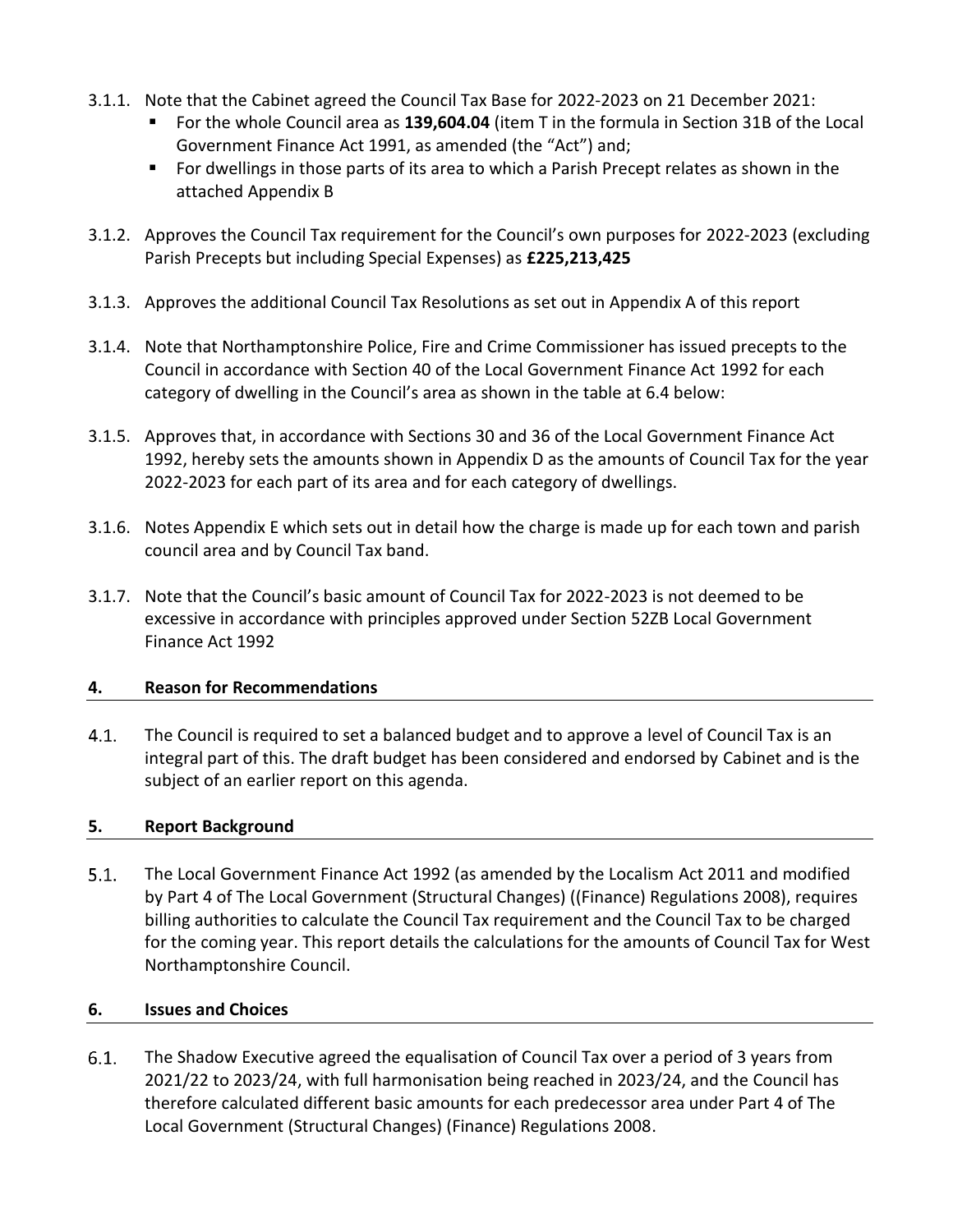- $6.2.$ The Shadow Executive also recommended that council tax harmonisation should be carried out using the average council tax approach, this is referred to as the 'Alternative Notional Amount' (ANA).
- $6.3.$ Alongside the resolutions detailed in section 3, Appendix A of this report provides further Council Tax resolutions setting out how they have been calculated and a plain English explanation of what each resolution is designed to achieve.
- 6.4. The information from the Police and Fire precepting bodies is as follows:

|                  | <b>Police, Fire and Crime</b> |                                |
|------------------|-------------------------------|--------------------------------|
|                  | <b>Commissioner for</b>       | <b>Northamtonshire</b>         |
| <b>Valuation</b> | Northamptonshire -            | <b>Commissioner Fire and</b>   |
| <b>Band</b>      | <b>Police</b>                 | <b>Rescue Authority - Fire</b> |
| A                | 185.36                        | 45.47                          |
| B                | 216.25                        | 53.04                          |
| C                | 247.15                        | 60.62                          |
| D                | 278.04                        | 68.20                          |
| Е                | 339.83                        | 83.36                          |
| F                | 401.61                        | 98.51                          |
| G                | 463.40                        | 113.67                         |
| н                | 556.08                        | 136.40                         |
|                  |                               |                                |

The Town and Parish Precepts are shown at Appendix B of this report  $6.5.$ 

# **7. Implications (including financial implications)**

- $7.1.$ Resources and Financial
- 7.1.1. The Council Tax Base is used for calculating the amount of Council Tax set by West Northamptonshire Council. The tax base of **139,604.04** is be reflected in the budget.
- 7.1.2. Through setting council tax levels in accordance with the recommendations, the tax set should raise the amount required to be met from the Collection Fund to pay the precepts to Police, Fire and Crime Commissioner for Northamptonshire as well as to meet West Northamptonshire Council's demands, which includes town and council precept requests.
- $7.2.$ Legal
- 7.2.1. Under the Local Government Finance Act 1992, local authorities must set a Council Tax that takes into account its budget requirement, and any authority proposing an excessive increase in Council Tax must hold a local referendum and obtain a 'yes' vote before implementing the increase. An authority proposing an excessive increase must also make substitute calculations, based on a non-excessive Council Tax level. This takes effect if the excessive increase is rejected